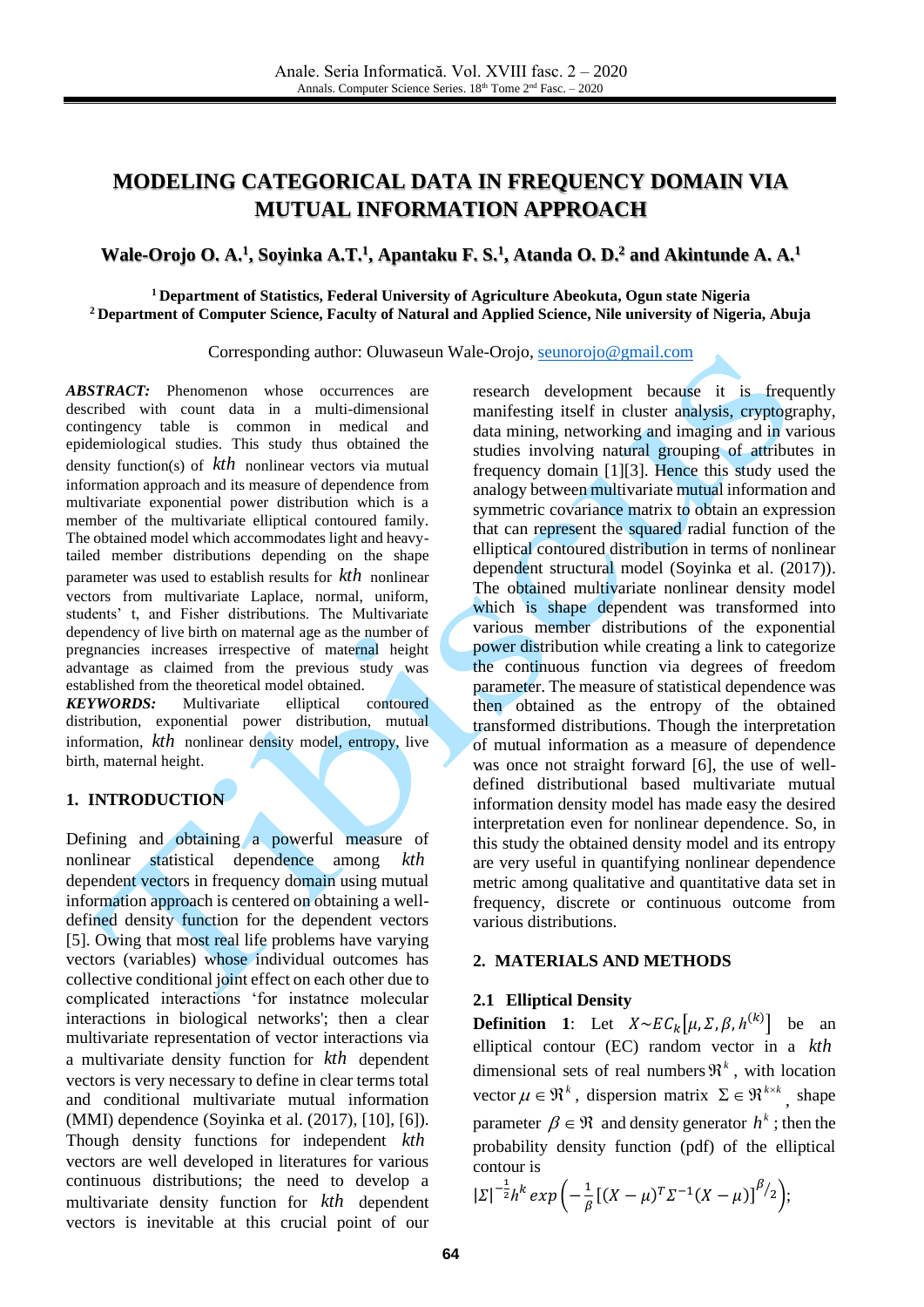$X \in \mathbb{R}^k$ . Here, the density generator  $h^k$  is a nonnegative real valued function from  $g(s)$  =  $\pi^{k/2} s^{\frac{k}{2}-1} h^k(s)$  $\frac{s^{2}}{F(k/2)}$ ,  $s > 0$ , which makes the function a valid probability density function Arellano-et-al (2012), Lindsey (1999). Note '*s*' is a squared radial function distributed as Laplace, normal and uniform density when  $\beta = 1$ ,  $\beta = 2$  and when  $\beta$  approaches  $\infty$ . However, note that for multivariate normally distributed ( $\beta = 2$ ) vectors say X and Y with distinct categorical variates p and q respectively; the squared radial function's' is Chi–squared distributed with  $p + q$  degree of freedom that is as  $S_x \approx \chi_p^2$ ,  $S_y \approx \chi_q^2$ ,  $S_{xy} \approx \chi_p^2$  $S_{xy} \approx \chi^2_{p+q}$  Arellano-et-al (2012), where *xy <sup>S</sup>* is the joint distribution of random vectors X and Y.

**Definition 2:** Arellano et.al. (2012) noted that the elliptical mutual information index (total dependence) between  $X \sim [\mu_x, \Sigma_{xx}, h^{(p)}]$  and  $Y \sim [\mu_{y}, \Sigma_{yy}, h^{(q)}]$ is  $I(X,Y) = E[log(h^{p+q}S_{xy})] - E[log(h^{p}S_{x})] E[log(h^qS_y)] - \frac{1}{2}$  $\frac{1}{2}$ log(1 –  $\rho_{xy}^2$ ) (1) Note that (1) has two components; the linear component  $I_{Linear}(X, Y) = -\frac{1}{2} \log(1 - \rho_{xy}^2)$ 2  $I_{Linear}(X, Y) = -\frac{1}{2} \log(1 - \rho_{xy}^2)$  and the nonlinear component  $I(X, Y)_{non-linear} = E[log(h^{p+q}S_{xy})] E[log(h^{p}S_{x})] - E[log(h^{q}S_{y})].$ 

The linear component is a measure of linear dependence/similarity/correlation co-efficient while the nonlinear component which ranges from  $[0,\infty)$ accommodates the degrees of nonlinearity that defines real life dependence. Extending the result of Arenallo et al. (2012) on total dependence to *kth* dimensional random variables  $X_1, X_2, ..., X_k$  from exponential power distribution we obtained a finite measure for multivariate mutual information total dependence as

$$
I(X_1, X_2, \dots, X_k) = \frac{1}{2} \ln |\Sigma_{k \times k}| + \left[ \ln D + \frac{1}{\beta} \right] \tag{2}
$$

where  $D = \frac{\pi^{k/2} \Gamma(1+k/\beta) \beta^{k/\beta}}{\Gamma(1+k/\beta)}$  $\frac{(p)}{(\Gamma(1+k)_{2})}$ , see Soyinka et al. (2017) for proof.

Hence in the multi-dimensional form, the nonlinear dependence  $I(X_1, X_2, ..., X_k)_{nonlinear} = (ln D +$ 

1  $\ell(\beta)$  is the absolute difference between total dependence and linear dependence.

$$
I(X_1, X_2, \dots, X_k)_{nonlinear} = I(X_1, X_2, \dots, X_k) - \frac{1}{2} ln | \Sigma_{k \times k} |
$$
\n(3)

Substituting (3) into the pdf in definition (1) owing that the multivariate mutual information and the covariance matrix structure has the relationship  $\exp[I(X_1, X_2, \ldots, X_k)] \propto \Sigma_{k \times k}$  [Soyinka et al. (2017), Reginald (2015); Adrenallo et al, (2012)]; then the pdf  $f(X_1, X_2, ..., X_k)$  of kth nonlinear vectors from multivariate mutual information elliptical contour is

$$
exp(-\frac{P}{2})
$$
  
\n $h^k exp\left[-\frac{1}{\beta}([(X-\mu)exp(-P)(X-\mu)]^{\beta/2})\right];$   
\nwhere  $P = I(X_1, X_2,...,X_k) - \frac{1}{2}ln|\Sigma_{kx}|$  (4)  
\nwhere  $h^k = D^{-1}$  is the normalizing constant.

Proposition 1: The measure of entropy  $E[\log f(X_1, X_2,...X_k)]$  among *kth* nonlinear vectors from elliptical contoured distribution is  $\overline{P}$  $\frac{p}{2}$  –  $\ln h^k$  +  $\frac{1}{\beta}$  $\frac{1}{\beta}$ exp $\left(-\frac{P\beta}{2}\right)$  $\frac{\gamma \beta}{2} E[(X-\mu)^T(X-\mu)]^{\beta/2}$ (5)

Proof: Take the logarithm of (4) and find it negative expectation. Note that the value of the function  $E[(X - \mu)^T (X - \mu)]^{\beta_2}$  in (5) is dependent on the shape parameter  $\beta \in \mathfrak{R}$  and it takes different distributions with varying  $\beta$  values. Next from (5) we establish the following results:

Corollary 1: The entropy of the *kth* nonlinear vectors from standardized Laplace distribution is

$$
\frac{P}{2} - \ln \left[ \frac{\Gamma(k/2)}{2\Gamma(k)} \right] + k[\ln \sqrt{\pi} + \exp(-\frac{P}{2})] \tag{6}
$$

Proof: Substitute  $\beta = 1$  into (5) and simplify.

Corollary 2: The entropy of the *kth* nonlinear vectors from standardized normal distribution is

$$
\frac{P}{2} + \frac{k}{2} [ln 2 \pi + exp(-P)] \tag{7}
$$

Proof: Substitute  $\beta = 2$  into (5) and simplify.

Corollary 3: The entropy of the *kth* nonlinear vectors from uniform distribution is

$$
\frac{P}{2} + \frac{k}{2} \ln \pi - \ln \Gamma \left( 1 + \frac{k}{2} \right) \tag{8}
$$

Proof: Substitute a large value for  $\beta$  such that  $\beta \rightarrow \infty$  in (5) and simplify.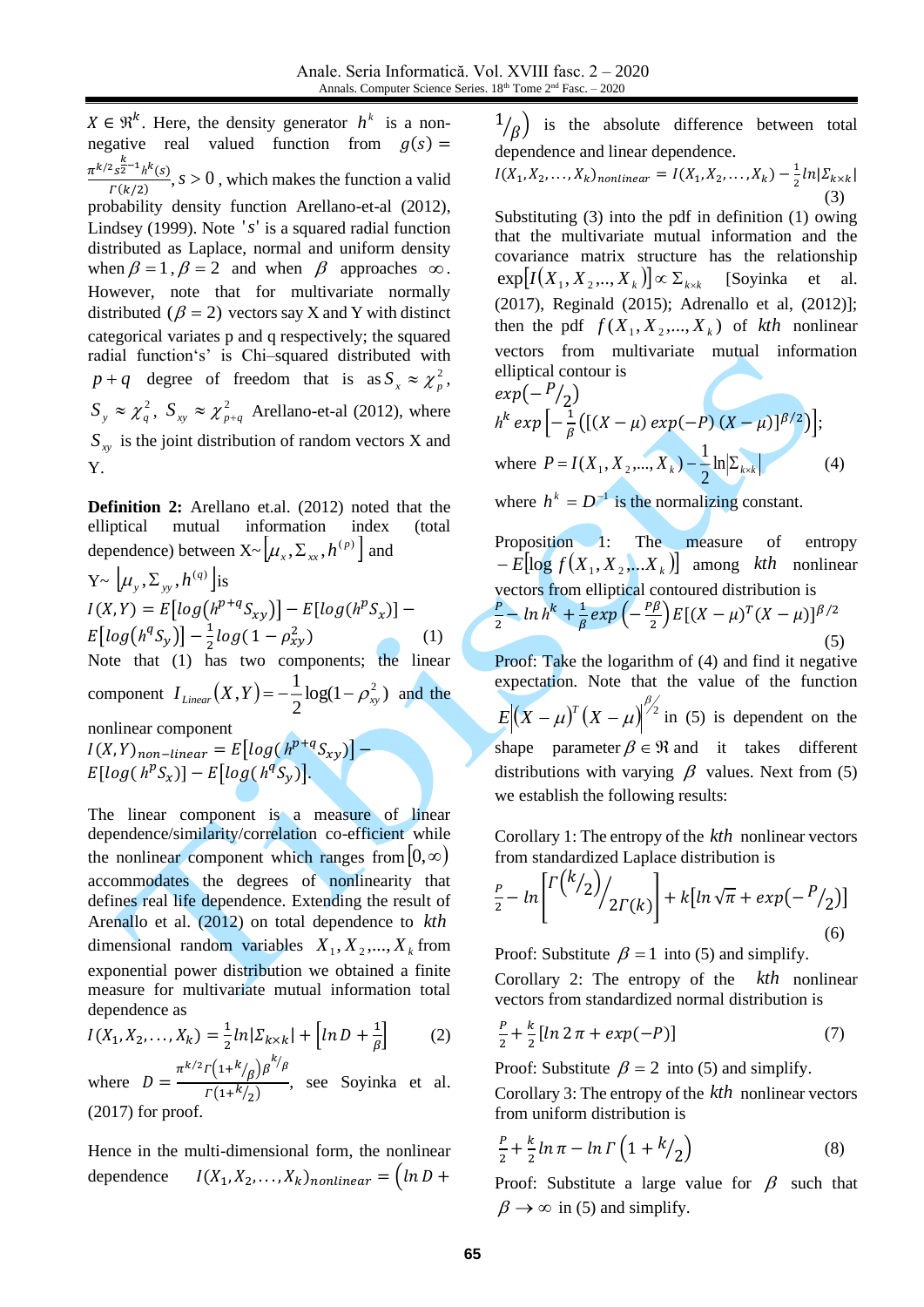# **2.1** kth **Multivariate student's** t-distribution

Proposition 2: Let  $t \sim T_k[\mu, \Sigma, \beta]$  be a multivariate student's *t* <sup>−</sup> *distribution* in a *kth* dimensional sets of real numbers  $\mathfrak{R}^k$ , with location vector  $\mu \in \mathfrak{R}^k$ , dispersion matrix  $\Sigma \in \mathfrak{R}^{k \times k}$ , shape parameter  $\beta \in \mathfrak{R}$ ; then the pdf of *kth* nonlinear vectors from  $t \sim T_k[\mu, \Sigma, \beta]$  is

$$
f(t) = exp\left(-\frac{P}{2}\right) \frac{\Gamma\left(\frac{1}{\beta} + \frac{k}{2}\right)}{\left(\frac{2\pi}{\beta}\right)^{k/2} \Gamma\left(\frac{1}{\beta}\right)} \left(1 + \frac{\beta}{2} \left(t^T t\right)\right)^{-\left(\frac{1}{\beta} + \frac{k}{2}\right)}\tag{9}
$$

Proof: Obtain the probability density function of *t* for the relationship  $t = Y / \sqrt{\frac{\beta Z}{2}}$  $t = Y / \sqrt{\frac{\beta Z}{T}}$  supposing both  $Z = \frac{1}{\beta} |(x - \mu)^T (exp[-P])(x - \mu)|^{\beta/2}$ and  $Y \sim N_k(0, I_k)$  are independent.

Corollary 4: Similarly substituting  $\frac{1}{r} = \frac{B}{2}$  $\frac{1}{r} = \frac{\beta}{2}$  in (9) we obtain the pdf of *kth* nonlinear vectors with *r* degrees of freedom from  $t \sim T_k[\mu, \Sigma, \beta]$  as

$$
f(t) = exp\left(-\frac{P}{2}\right) \left(\frac{\Gamma\left(\frac{r+k}{2}\right)}{\left(r\pi\right)^{k}/2\Gamma\left(\frac{r}{2}\right)}\right)
$$

$$
\left(1 + \frac{1}{r}\left(t^{T}t\right)\right)^{-\left(\frac{r+k}{2}\right)}\right)
$$
(10)

Proposition 3: The entropy of the *kth* nonlinear vectors from  $t \sim T_k[\mu, \Sigma, \beta]$  is

$$
\frac{P}{2} - \log\left(\frac{\Gamma\left(\frac{r+k}{2}\right)}{\Gamma\left(\frac{r}{2}\right)}\right) + \frac{k}{2}\ln(r\pi) + \left(\frac{r+k}{2}\right)
$$
\n
$$
\left[\psi\left(\frac{r+k}{2}\right) - \psi\left(\frac{r}{2}\right)\right]
$$
\n(11)

Proof: Obtain  $\left(-E[\log(f(t))] \right)$  from (10), noting that  $\left(t^T t\right)_{\!\!\ell}$ I J  $\left(\ln\left[1+\left(t^{T}t\right)/\right]\right)$ L ſ I  $\rfloor$ 1 L  $\left[1+\frac{(t^Tt)}{r}\right]$  $E\left[\ln\left(1+\frac{(t^T t)}{r}\right)\right]$  is a digamma function.

# **2.2** kth **Multivariate** *Fisher distribution*

Proposition 4: Let  $X \sim E C_k [\mu_x, \Sigma_x, \beta_1, h^{(k)}]$  and  $Y \sim E C_k\left[\mu_y, \Sigma_y, \beta_2, h^{(k)}\right]$  be two independent elliptical contoured (EC) random vector in a *kth* dimensional sets of real numbers  $\mathfrak{R}^k$ , with location vectors  $\mu_x, \mu_y \in \mathfrak{R}^k$ , dispersion matrices  $\Sigma_x, \Sigma_y \in \mathfrak{R}^{k \times k}$ *<sup>x</sup> y*  $\Sigma_{x}, \Sigma_{y} \in \Re^{k \times k},$ shape parameter  $\beta_1, \beta_2 \in \Re$  and density generator  $h^{2k}$ ; a random variable  $q = \frac{\beta_1 y}{\beta_2}$  $\frac{\rho_{1} y}{\rho_{2} x}$  has the probability density function

$$
f(q) = exp\left(-\frac{1}{2}\left[P_1 - P_2\right]\right) \frac{\Gamma\left(k\left[\frac{1}{\beta_1} + \frac{1}{\beta_2}\right]\right)}{\Gamma\left(\frac{k}{\beta_1}\right)\Gamma\left(\frac{k}{\beta_2}\right)}
$$

$$
\frac{\left(\frac{\beta_2}{\beta_1}\right)^{\frac{1}{\beta_1}} q^{\frac{k}{\beta_1} - 1}}{\left(1 + \frac{\beta_2}{\beta_1} q\right)^{k\left[\frac{1}{\beta_1} + \frac{1}{\beta_2}\right]}}
$$
(13)

Proof: Obtain the probability density function for the *X*  $q = \frac{P_1}{Q_1}$  $=\frac{\beta_1 X}{2 N}$  supposing

relationship  $q = \frac{P_1}{\beta_2 Y}$ 2  $\beta$  $X \sim E C_k\left[\mu_x, \Sigma_x, \beta_1, h^{(k)}\right]$  and  $Y \sim E C_k\left[\mu_y, \Sigma_y, \beta_2, h^{(k)}\right]$ are independent owing that  $\frac{1}{2}$  =  $\sum_{k \times k} \left| \frac{-1}{x} \right| \times 1 + \left| \sum_{k \times k} \right| \frac{-1}{x}$  $\mathsf{x}_{k}\big|_{x}^{-}$  $\sum_{k \times k} \left| \frac{1}{x+y} \right| = \left| \sum_{k \times k} \right| \left| \frac{1}{x} \right|^2 + \left| \sum_{k \times k} \right| \left| \frac{1}{x+y} \right|^2$ for  $I[(X_1, X_2, \ldots, X_k)| (Y_1, Y_2, \ldots, Y_k)].$ 

Corollary 4: Substituting  $\frac{\pi}{\beta} = \frac{1}{2}$  $\frac{1}{\beta} = \frac{r}{2}$ into (13) where  $r_1$ 

and  $r_2$  are degrees of freedom and  $\beta_1$  and  $\beta_2$  are shape parameters for random variables X and Y respectively then we obtain

$$
f(q) = exp\left(-\frac{1}{2}\left[P_1 - P_2\right]\right)
$$

$$
\frac{\Gamma\left(\frac{k}{2}\left[r_1 + r_2\right]\right)\left(\frac{r_1}{r_2}\right)^{\frac{kr_1}{2}}}{\Gamma\left(\frac{kr_1}{2}\right)\Gamma\left(\frac{kr_2}{2}\right)}
$$

$$
\frac{\frac{kr_1}{q^{-2}}}{\left(1 + \frac{r_1}{r_2}q\right)^{\frac{k}{2}\left[r_1 + r_2\right]}}\tag{14}
$$

 Proposition 5: The entropy of the *kth* nonlinear vectors from Fisher distribution is

$$
\frac{1}{2}(P_1 - P_2) - ln\left[\frac{\Gamma(\frac{k}{2}[r_1 + r_2]) (\frac{r_1}{r_2})^{\frac{kr_1}{2}}}{\Gamma(\frac{kr_1}{2})\Gamma(\frac{kr_2}{2})}\right] + \left(\frac{kr_2}{2} + 1\right)
$$
\n
$$
\left[\psi\left(\frac{k}{2}\langle r_1 + r_2\rangle\right) - \psi\left(\frac{kr_1}{2}\right)\right] \tag{15}
$$

Proof: Obtain  $\left(-E[\log(f(q))] \right)$  from (14), owing that *q* is beta distributed.

### **3. RESULTS**

Restricting our application to *kth* nonlinear multivariate student's *t-distribution* vectors via mutual information dependence, the tabular representation of live/still birth with maternal age as the number of pregnancy increases despite variation in maternal height was examined among the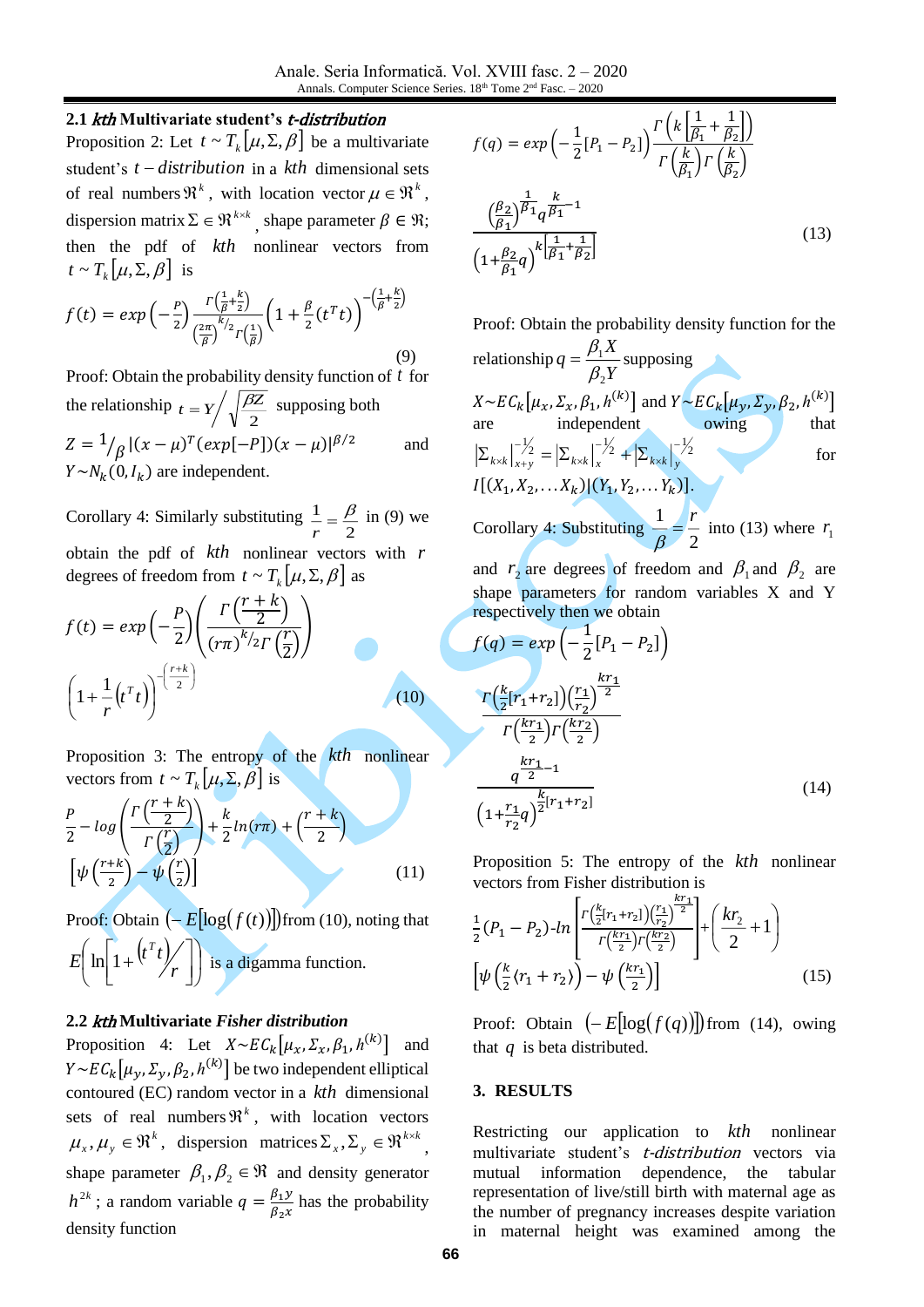population of pregnant women that attended the facility of General Hospital Ijaye Abeokuta, Ogun state, Nigeria for antenatal as in tables 1 and 2.

Table 1: Distribution of Live and still birth in a cross tabulation of maternal age and height

|     | Live Birth $(Y)$  |                        |      | Still Birth (Y)        |         |      |  |
|-----|-------------------|------------------------|------|------------------------|---------|------|--|
| Age | Maternal Height   |                        |      | Maternal Height        |         |      |  |
| (X) | Low               | Average                | High | Low                    | Average | High |  |
| 18  | $\mathbf{\Omega}$ | 3                      | 9    |                        |         |      |  |
| 22  |                   | 0                      | 61   |                        | 0       | 3    |  |
| 27  | 12                | 4                      | 111  | 3                      | 0       | 11   |  |
| 32  | 8                 | 1                      | 83   | 2                      | 2       | 13   |  |
| 37  | 4                 | 2                      | 58   | 0                      |         | 8    |  |
| 42  | $\mathfrak{D}$    | 0                      | 10   | 0                      | 0       | 3    |  |
|     |                   | $H(X) = 1.543062$ ,    |      | $H(X) = 1.430414301$ , |         |      |  |
|     |                   | $H(Y) = 0.4183516$ ,   |      | $H(Y) = 0.610261$ ,    |         |      |  |
|     |                   | $H(X, Y) = 1.9380436,$ |      | $H(X, Y) = 1.956137,$  |         |      |  |
|     |                   | $I(X, Y) = 0.02337,$   |      | $I(X, Y) = 0.0845387,$ |         |      |  |
|     |                   | $ \Sigma  = 2.5$       |      | $ \Sigma  = 3.5$       |         |      |  |

Table 2: Effect of maternal age and *rth* number of pregnancy on the likelihood of live birth

| Mater | Number of Previous Pregnancy / Degree of freedom |                              |               |                                            |                      |  |                                  |  |  |
|-------|--------------------------------------------------|------------------------------|---------------|--------------------------------------------|----------------------|--|----------------------------------|--|--|
| nal   |                                                  |                              |               |                                            |                      |  |                                  |  |  |
| Age   | $r=1$                                            | $r=2$                        | $r=5$         | $r = 7$ $ r = 10 r = 15$ $r = 20$          |                      |  |                                  |  |  |
| 18    | 0.101                                            | 0.1285                       |               | $[0.1502] 0.15365] 0.1554] 0.1558] 0.1556$ |                      |  |                                  |  |  |
| 22    |                                                  | 0.5463 0.34454 0.0703 0.0279 |               |                                            | 0.0086 0.0018 0.0005 |  |                                  |  |  |
| 27    | 0.6316 0.3211                                    |                              | 0.0357 0.0097 |                                            | $0.0018$ 0.0002      |  | 2.51                             |  |  |
|       |                                                  |                              |               |                                            |                      |  | $\times$ 10 <sup>-5</sup>        |  |  |
| 32    | 0.6010 0.3329                                    |                              | 0.0472 0.015  |                                            | 0.0034 0.0005        |  | 8.9                              |  |  |
|       |                                                  |                              |               |                                            |                      |  | $\times$ 10 <sup>-5</sup>        |  |  |
| 37    | 0.5268 0.3458                                    |                              | 0.0789 0.0335 |                                            | $0.0113$ 0.0027      |  | 9                                |  |  |
|       |                                                  |                              |               |                                            |                      |  | $\times$ 10 <sup>-4</sup>        |  |  |
| 42    | 0.1135 0.14                                      |                              |               | 0.1536 0.1529                              |                      |  | $0.1503 \mid 0.1463 \mid 0.1435$ |  |  |

### **Discussion of Numerical Results**

The mutual information *kth* nonlinear multivariate student's *t-distribution* random variable used in this study shows various patterns in live birth with maternal age; the most common among the patterns was however a gradual decrease in the likelihood of live birth as maternal age increases. This decreasing trend was later found to show some distortion when the maternal age is beyond 38 years. As a result of this distortion, the study further considers the likelihood of live birth among women between the age of  $38 - 45$  years only, viz a viz the number of previous pregnancies they have heard before. This however reveals that after the fifth previous pregnancy, the likelihood of live birth begins to drop in agreement to the initial decreasing trend. Various graphs were used to further explain the workability of the theoretical model to the application. See appendix.

### **CONCLUSION**

This study established the methodology to obtain a dependent density model among multi-dimensional nonlinear vectors whose interaction are arranged in a

contingency set up; such that each of the vectors is represented in at most ordinal scale and the outcome of interest is in frequency. The shape parameter of the desired density model was proven to be proportional to the degree of freedom in a chi-square distribution and thus was required to link the methodology of obtaining the desired density model for *kth* nonlinear vectors with frequency outcome to that of existing measured outcome. Variables (vectors) with frequency outcome are common in medical and epidemiological studies where prevalence and incidence of an event over a period of time is usually the interest of the researcher in a case-control or cohort study. Thus, in addition to obtaining a measure of nonlinear dependence among multi-dimensional vectors, to reveal the level of researcher's interest as a point estimate, this study also established the graphical relationship between variables in categorical set up to reveal true association. The measure of nonlinear dependence established in this study is more sensitive to nonlinearity among variables unlike the correlation in the past that is highly insensitive to nonlinear variables.

### **Recommendation**

This study recommends that every woman should not go beyond five pregnancies. Likewise, the study noted that the best age to start child bearing is between 22 and 38 years.

### **REFERENCES**

- <span id="page-3-2"></span>[1] **Faes L. and Nollo G.** (2011). Multivariate frequency domain analysis of causal interactions in physiological time series. INTECH Open Access Publisher, 2011.
- [2] **Han T. S.** (1980). Multiple Mutual Information and Multiple Interactions in Frequency Data Information and Control, volume 46(1); page 26-45.
- <span id="page-3-3"></span>[3] **Javier, W. R. & Gupta, A. K.** (2009). Mutual information for certain multivariate distributions. *Far East J. Theor. Stat.* 29, 39–51.
- [4] **Lindsey J. K.** (1999). Multivariate Elliptically Contoured Distributions for Repeated Measurements. Biometrics 55, 1277-1280.
- <span id="page-3-0"></span>[5] **Malladi R., Johnson D. H., Kalamangalam G., Tandon N., and Aazhang B.** "Measuring cross-frequency coupling using mutual information and its application to epilepsy," in Cosyne Abstracts, Salt Lake City, USA, 2017.
- <span id="page-3-1"></span>[6] **Reginald Smith** (2015). A mutual information approach to calculating non linearity. The ISI journal for rapid dissemination of statistical research. ArXiv: 1512.0075Ovl.